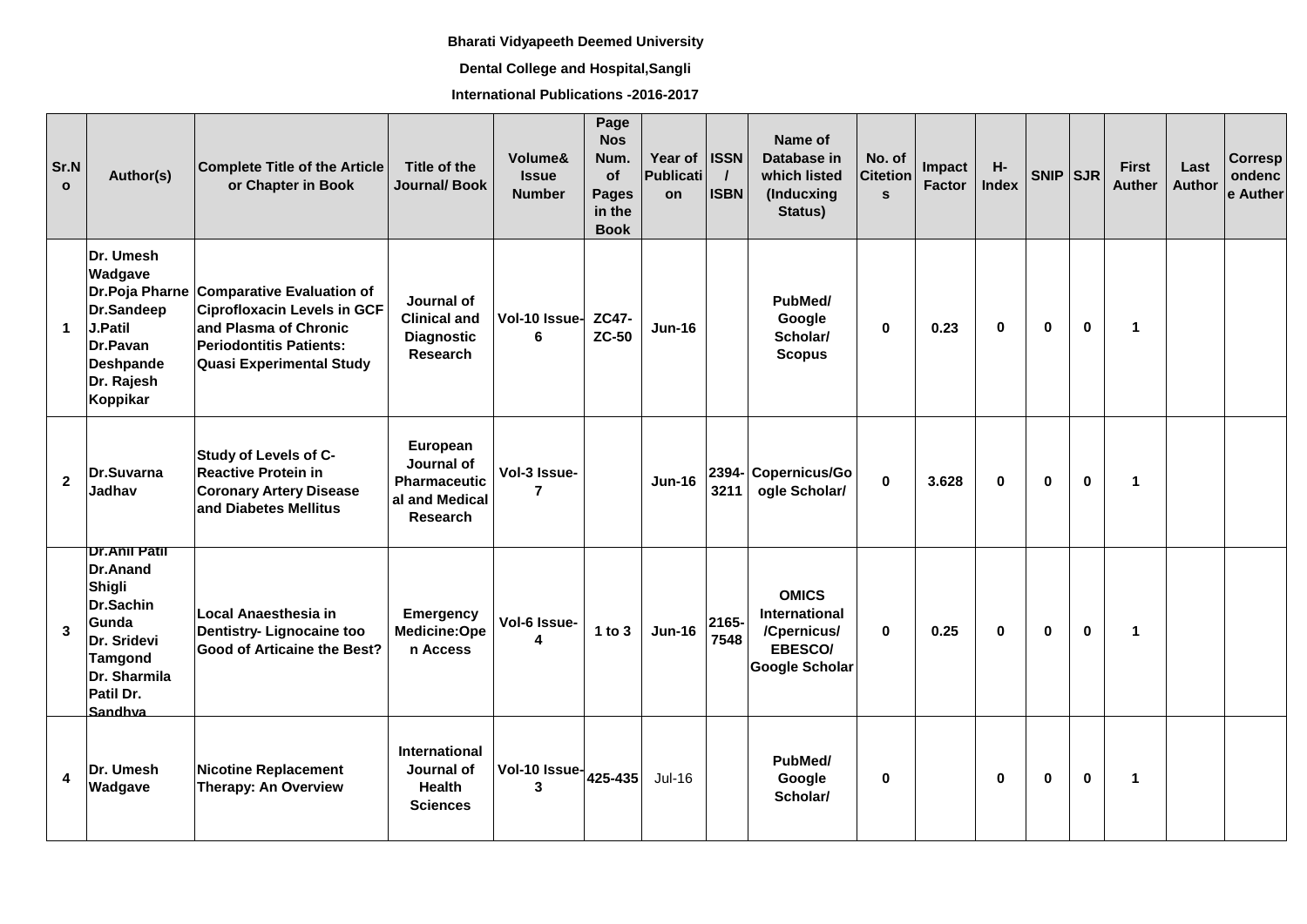| $5\phantom{.0}$ | Mrs. Smita<br>Patil<br>Dr.Suvarna<br>Jadhav<br>Dr.Pooja<br><b>Pharne</b><br>Dr. Sampada<br>Kanitkar                                   | <b>Study of Body Mass Index,</b><br><b>Waist Hip Ratio and</b><br><b>Percentage Body Fat In</b><br><b>Type II Diabetes Mellitus</b>                                                             | <b>World Journal</b><br>οf<br><b>Pharmaceutic</b><br>al Research                       | Vol-5 Issue-<br>7              | 1667-<br>1673 | <b>Jul-16</b> | 2277<br>7105  | Google<br>Scholar/Coper<br>nicus/<br>EBISCO/<br>Open J-Gate | 0        | 6.805 | $\mathbf 0$ | 0 | $\mathbf 0$ | $\mathbf{1}$ |  |
|-----------------|---------------------------------------------------------------------------------------------------------------------------------------|-------------------------------------------------------------------------------------------------------------------------------------------------------------------------------------------------|----------------------------------------------------------------------------------------|--------------------------------|---------------|---------------|---------------|-------------------------------------------------------------|----------|-------|-------------|---|-------------|--------------|--|
| 6               | <b>Dr.Deepti</b><br><b>Fulari</b><br>Dr.Sangmesh<br>Fulari<br>Dr. Vishwal<br>Dr.<br>Kagi<br>Jiwanasha<br><b>Agarwal</b>               | <b>Seventh Key of Occlusion</b>                                                                                                                                                                 | International<br>Journal of<br>Contemporary<br><b>Medical</b><br><b>Research</b>       | Vol-3 Issue-<br>7              | 2108-<br>2110 | <b>Jul-16</b> | 2454-<br>7379 | Google<br>Scholar/<br><b>Copernicus</b>                     | $\bf{0}$ | 3.18  | $\bf{0}$    | 0 | $\bf{0}$    | $\mathbf{1}$ |  |
| $\overline{7}$  | Dr. Anand<br>Shigli                                                                                                                   | <b>Study of the Activity of</b><br><b>Salivary Alkaline</b><br><b>Phosphatase Concentration</b><br>of Salivary Calcium and<br><b>Phosphorous In Dental</b>                                      | European<br>Journal of<br><b>Biomedical</b><br>and<br>Pharmaceutic<br>al Sciences      | Vol-3 Issue-<br>7              | $612 - 614$   | <b>Jul-16</b> | 2349-<br>8870 | Google<br>Scholar/<br><b>Copernicus</b>                     | 0        |       | $\mathbf 0$ | 0 | $\bf{0}$    |              |  |
| 8               | Dr. Someshwar<br>Golgire<br>Dr. Aniruddha<br>Varekar<br>Dr. Anil Patil<br>Dr. Shraddha<br><b>Shetti</b><br>Dr. Dilip<br><b>Magdum</b> | <b>Non- Syndromic Multilpe</b><br><b>Odontogenic Keratocysts: A</b><br><b>Case Report and</b><br><b>Comparision with</b><br><b>Syndromic Multiple</b><br><b>Odontogenic Keratocysts</b>         | Journal of<br><b>Clinical Case</b><br><b>Reports</b>                                   | Vol-6 Issue-<br>6              | 1 to $4$      | <b>Jul-16</b> | 2165-<br>7920 | Google<br>Scholar/<br><b>Copernicus</b>                     | 0.54     |       | $\mathbf 0$ | 0 | $\mathbf 0$ | $\mathbf 1$  |  |
| 9               | Mrs. Nilima Pati                                                                                                                      | Hospital-based study of<br>methicillin-resistant<br>Staphylococcus aureus in<br>surgical site infections with<br>special reference to<br>determination of<br>environmental and human<br>sources | International<br>Journal of<br><b>Research in</b><br><b>Medical</b><br><b>Sciences</b> | Vol-4 Issue-<br>$\overline{7}$ | 2630-<br>2635 | <b>Jul-16</b> | 2320-<br>6012 | Google<br>Scholar/<br><b>Copernicus</b>                     | 0        | 2.37  | 0           | 0 | $\mathbf 0$ | $\mathbf{1}$ |  |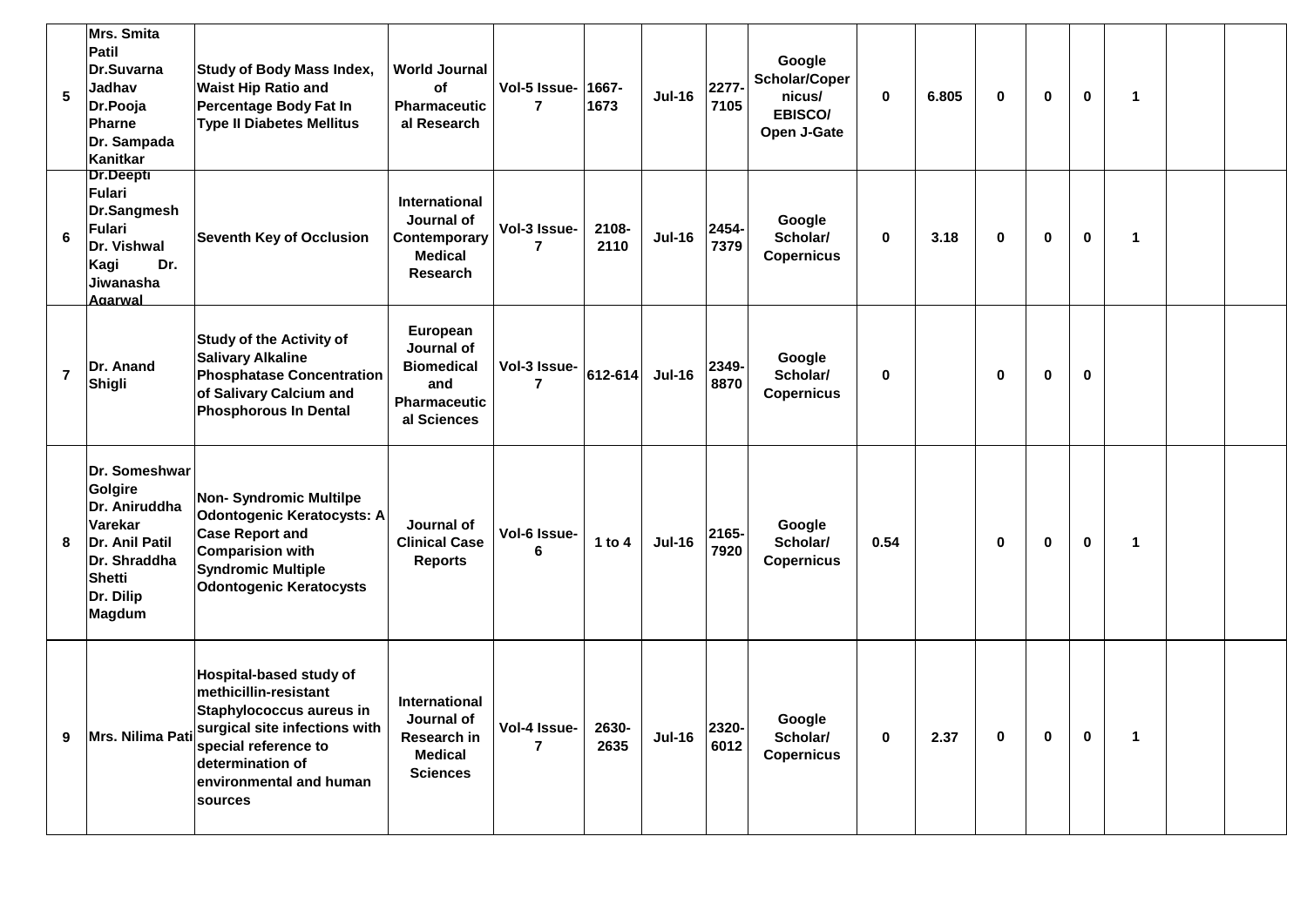| 10 | Dr.Smita Patil                                                                                            | <b>Comparision of Body Mass</b><br>Index, Waist HIP Ratio and<br>Percentage Body Fat in type<br>Il Diabetes Mellitus and in<br><b>Control Group</b>  | European<br>Journal of<br>Pharmaceutic<br>al and Medical<br>Research             | Vol-3 Issue-<br>546-549<br>8 | 3294-<br>Aug-16<br>3211        | Google<br>Scholar/<br>Copernicus/ J-<br>Gate/EBISCO             | $\pmb{0}$   | 3.628 | $\mathbf 0$ | 0           | $\bf{0}$    | $\mathbf 1$  | 1 |  |
|----|-----------------------------------------------------------------------------------------------------------|------------------------------------------------------------------------------------------------------------------------------------------------------|----------------------------------------------------------------------------------|------------------------------|--------------------------------|-----------------------------------------------------------------|-------------|-------|-------------|-------------|-------------|--------------|---|--|
| 11 | Dr. Anil Patil<br>Dr. Aniruddha<br>Varekar<br>Dr. Pranav<br>Patil Dr. Anand<br>Shigli                     | AgeingGlobal Crisis for<br>Poor Oral Health                                                                                                          | Journal of<br>Gerontology &<br>Geriatric<br>Research                             | Vol-5 Issue-<br>4            | 2167-<br>Aug-16<br>7182        | <b>Google Scholer</b>                                           | $\mathbf 0$ | 0     | $\mathbf 0$ | 0           | $\mathbf 0$ | $\mathbf 1$  |   |  |
| 12 |                                                                                                           | <b>Bacteriological study of</b><br>surgical site infections in a<br>Mrs. Nilima Pati tertiary care hospital at<br>Miraj, Maharashtra state,<br>India | International<br>Journal of<br>Research in<br><b>Medical</b><br><b>Sciences</b>  | Vol-4 Issue-<br>131-413<br>9 | 2320-<br><b>Sep-16</b><br>6012 | Google<br>Scholar/<br><b>Copernicus</b>                         | $\bf{0}$    | 2.37  | $\mathbf 0$ | 0           | $\mathbf 0$ | $\mathbf 1$  |   |  |
| 13 | Dr. Mahesh<br>Khairnar<br>Dr. Umesh<br>Wadgave<br>Dr. Sandeep J.<br>Patil                                 | <b>Potential Systemic and Oral</b><br><b>Health Effects of</b><br><b>Cranberry: A Review</b>                                                         | International<br>Journal of<br>Research in<br>Ayurveda and<br>Pharmacy           | Vol-7 Issue-<br>136-140<br>3 | Sep-16                         | Google<br>Scholar/<br><b>Scopus</b>                             | $\bf{0}$    | 0     | $\mathbf 0$ | 0.235       | $\bf{0}$    | $\mathbf 1$  |   |  |
| 14 | Dr. Deepti<br>Fulari Dr.<br><b>Sangmesh</b><br><b>Fulari</b><br><b>Badadare</b><br>Dr. Swapnil<br>Chopade | <b>Hollow Complete Denture:</b><br>Dr. Mokshada   An Innovative Technique                                                                            | International<br>Journal of<br>Contemporary<br><b>Medical</b><br><b>Research</b> | Vol-3 Issue- 744-274 Sep-16  | $ 2454-$<br>7379               | Google<br>Scholar/Index<br>Copernicus/<br><b>Index Medicus/</b> | $\bf{0}$    | 3.18  | 0           | 0           | 0           | $\mathbf{1}$ |   |  |
| 15 | Dr. Anil Patil<br>Dr. Anand<br>Shigli<br>Dr. Saakshi<br><b>Rane (PG)</b>                                  | <b>Total Oral Rehabilitation of</b><br>an Autistic Child                                                                                             | <b>MOJ Clinical &amp;</b><br><b>Medical</b><br><b>Reports</b>                    | Vol-4 Issue-<br>1 to 3<br>6  | <b>Sep-16</b>                  | Google Scholar                                                  | $\mathbf 0$ |       | 0           | $\mathbf 0$ | $\mathbf 0$ | $\mathbf{1}$ |   |  |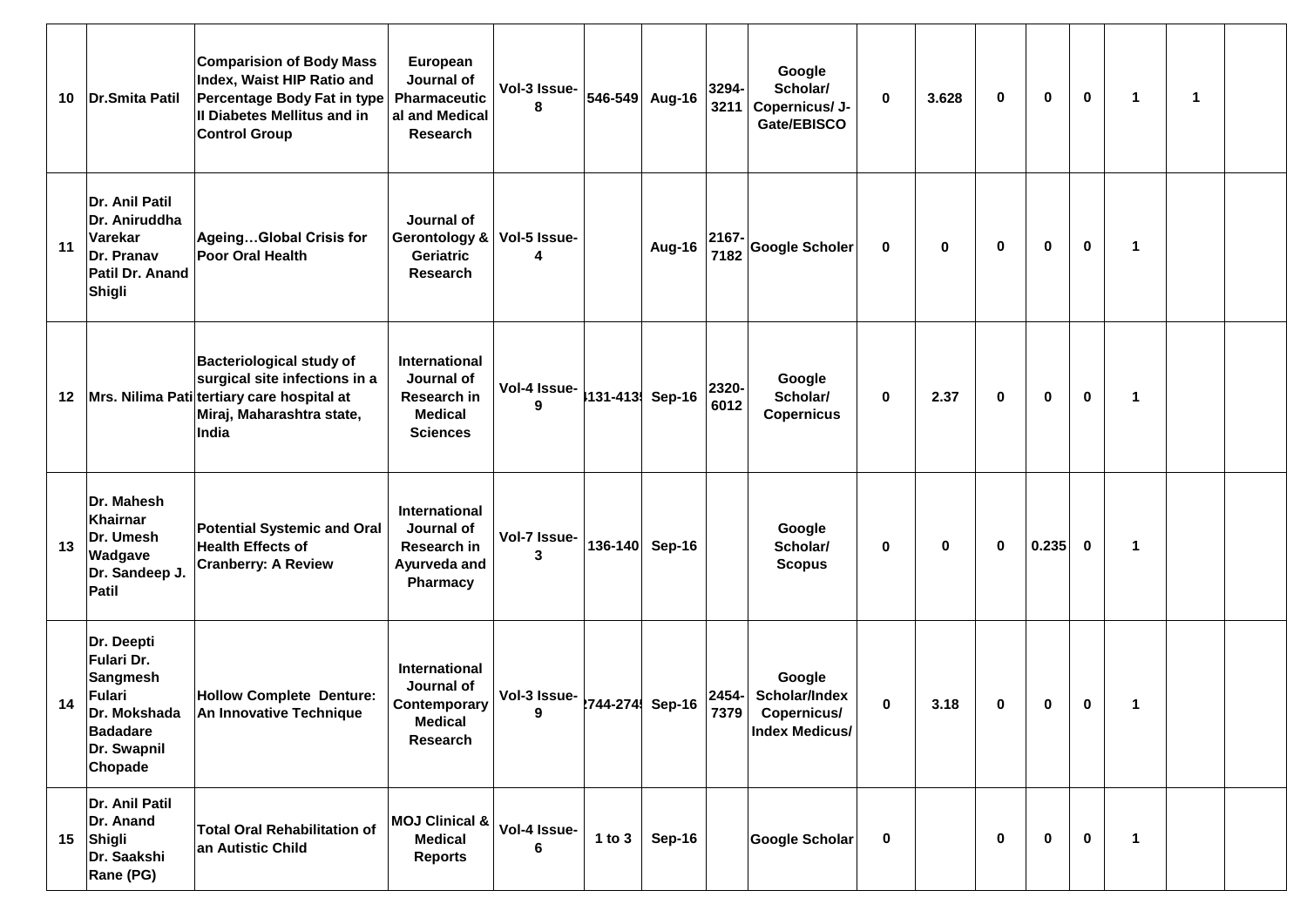| 16 | Dr.Sandeep<br><b>B.Patil</b><br>Dr. Aniruddha<br>Varekar<br>Dr.Someshwar Report<br>Golgire                                                                         | <b>Concrescence of</b><br><b>Mandibular Second and</b><br><b>Third Molar- A Rare Case</b>                                           | Journal of<br><b>Dental and</b><br><b>Medical</b><br><b>Sciences</b><br>(IOSR-JDMS) | Vol-15 Issue-<br>9                      | 77-79    | <b>Sep-16</b>   | 2279-<br>0861 | Google Scholar                                     | 0         |             | $\mathbf 0$ | $\mathbf 0$ | $\mathbf 0$ | $\blacktriangleleft$ |  |
|----|--------------------------------------------------------------------------------------------------------------------------------------------------------------------|-------------------------------------------------------------------------------------------------------------------------------------|-------------------------------------------------------------------------------------|-----------------------------------------|----------|-----------------|---------------|----------------------------------------------------|-----------|-------------|-------------|-------------|-------------|----------------------|--|
| 17 | Dr. Anii Patii<br>Dr.Sharmila<br>Patil<br>Dr. Anand<br>Shigli<br>Dr. Shubhani<br>Mahta (PG)                                                                        | A Case of Ichthyosis<br><b>Vulgaris and Its Dental</b><br><b>Manifestations</b>                                                     | Journal of<br><b>Medical &amp;</b><br><b>Surgical</b><br>Pathology                  | Vol-1 Issue-<br>4                       |          | 01 to 04 Sep-16 |               | <b>EBISCO A-Z</b>                                  | 0         | $\bf{0}$    | $\mathbf 0$ | 0           | $\mathbf 0$ | $\blacktriangleleft$ |  |
| 18 | Dr.Shraddha<br><b>Shetti</b><br>Dr. Someshwar<br>Golgire<br><b>Dr.Anil Patil</b><br>Dr.Jiwanasha<br>Agarwal<br>Dr.Sangmesh<br><b>Fulari</b><br>Dr. Vishwal<br>Kagi | <b>Management of Skeletal</b><br><b>Class II Malocclusion with</b><br><b>Functional Regulator II</b>                                | <b>Pediatric</b><br><b>Dental Care:</b><br><b>Open Access</b>                       | Vol-1 Issue-<br>$\overline{\mathbf{3}}$ | 1 to $4$ | <b>Sep-16</b>   |               | <b>EBISCO</b>                                      | 0         | $\mathbf 0$ | $\mathbf 0$ | $\mathbf 0$ | $\mathbf 0$ |                      |  |
| 19 | Dr. Anil Patil<br>Golgire<br>Dr. Anand<br>Shigli                                                                                                                   | Dr. Someshwar Special Children Dental<br><b>Health Care Needs Are they</b><br><b>Finace Proof?</b>                                  | Journal of<br><b>Down</b><br>Syndrome &<br>Chromosome<br><b>Abnormalities</b>       | Vol-2 Issue-<br>$\mathbf{2}$            |          | Sep-16          | 2472-<br>1115 | Google Scholar                                     |           |             |             |             |             | $\blacktriangleleft$ |  |
| 20 | Dr.Suvarna<br>Jadhav<br>Mrs. Smita<br>Patil                                                                                                                        | <b>Study of Levels of</b><br>Lipoprotein (A) In Coronary<br>Artery Disease and Diabetes<br><b>Mellitus</b>                          | <b>World Journal</b><br>οf<br>Pharmaceutic<br>al Research                           | Vol-5 Issue-<br>10                      |          | Oct-16          | 2277<br>7105  | Google<br>Scholar/<br><b>Copernicus</b>            | 0         | 6.0805      | 0           | 0           | 0           |                      |  |
| 21 | Dr. Pooja<br>Pharne Dr.<br><b>Dilip Magdum</b><br>Dr. Suvarna<br>Jadhav<br>Mrs. Smita<br>Patil                                                                     | <b>Platelet Rich Fibrin As A</b><br>sole Grafting Material for<br>the Treatment of<br><b>Periodontal Intrabony</b><br><b>Defect</b> | International<br>Journal of<br>Pharma & Bio<br><b>Sciences</b>                      | Vol-7 Issue-<br>4                       |          | 309-313 Oct-16  | 0975-<br>6299 | Scopus/<br>Google<br>Scholar/<br><b>Copernicus</b> | $\pmb{0}$ | 5.121       | $\mathbf 0$ | $\mathbf 0$ | $\mathbf 0$ | $\blacktriangleleft$ |  |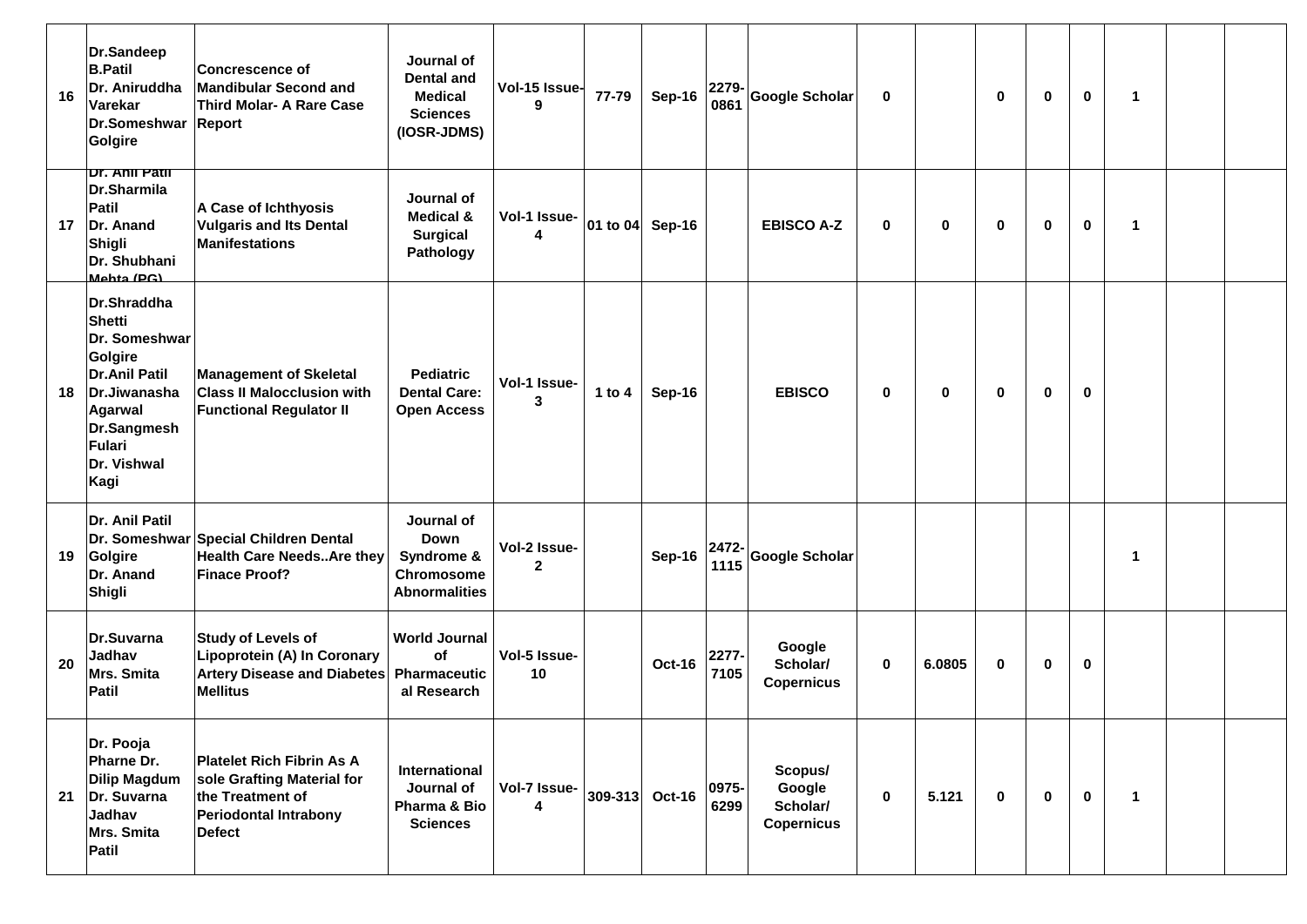| 22 |                                                                                                                                         | <b>Estimation of Erythrocytic</b><br>Dr.Suvarna Jadi Superoxide Dismitase In<br><b>Multi Infarct Dementias</b>                                                                                                           | International<br>Journal of<br><b>Medical &amp;</b><br><b>Health</b><br><b>Sciences</b>                         | Vol- Issue-         |          | <b>Oct-16</b> | 2277-<br>4505 | Scopus/<br>Google<br>Scholar/<br><b>Copernicus</b>                                                          | $\mathbf 0$ |             | $\bf{0}$     | $\mathbf 0$ | $\mathbf 0$ | $\blacktriangleleft$ |  |
|----|-----------------------------------------------------------------------------------------------------------------------------------------|--------------------------------------------------------------------------------------------------------------------------------------------------------------------------------------------------------------------------|-----------------------------------------------------------------------------------------------------------------|---------------------|----------|---------------|---------------|-------------------------------------------------------------------------------------------------------------|-------------|-------------|--------------|-------------|-------------|----------------------|--|
| 23 | <del>Dr. Sacnin</del><br>Gunda Dr.<br>Ankita<br>Hingmire (PG)<br>Dr. Anil Patil<br>Dr. Anand<br>Shigli<br>Dr. Dilip<br>Mandum           | <b>Dentigerous cyst</b><br><b>Associated with Compound</b><br><b>Odontome</b>                                                                                                                                            | <b>Pediatric</b><br><b>Dental Care:</b><br><b>Open Access</b>                                                   | Vol-1 Issue-<br>4   | 01 to 03 | Oct-16        |               | <b>EBISCO/A-Z</b>                                                                                           | $\bf{0}$    |             | $\bf{0}$     | 0           | 0           | -1                   |  |
| 24 | Dr. Dilip<br>Magdum Dr.<br>Pooja Pharne                                                                                                 | <b>Calcifying Odontogenic</b><br><b>Cyst of Ghost Cell Variety-</b><br>A Case report                                                                                                                                     | <b>International</b><br>Jounal of<br><b>Current</b><br><b>Medical and</b><br><b>Pharmaceutic</b><br>al Research | Vol-2 Issue-<br>11  | 965-967  | <b>Nov-16</b> | 2395-<br>6429 | <b>PubMed/Googl</b><br>e Scholar/<br><b>Index</b><br>Copernicus/Go<br>ogle<br>Search/HINARI/<br>Open J-Gate | $\bf{0}$    | 3.5         | $\bf{0}$     | 0           | $\mathbf 0$ |                      |  |
| 25 | Dr. Barun<br><b>Kumar</b>                                                                                                               | Pyogenic Granuloma of<br><b>Gingiva Masquerading</b><br>Inflammatory<br>myofibroblastic                                                                                                                                  | <b>International</b><br>Journal of<br><b>Clinical Case</b><br>Report                                            | Vol-6 Issue-<br>30  | 01 to 05 | <b>Nov-16</b> |               | Copernicus/Go<br>ogle Scholar/                                                                              | $\bf{0}$    | 1.6         | $\bf{0}$     | 0           | $\mathbf 0$ | -1                   |  |
| 26 | Dr.Someshwar<br>Golgire<br>Dr. Shraddha<br><b>Shetti</b><br>Dr. Anil Patil<br>Dr. Mahesh<br><b>Khairnar</b><br>Dr. Aniruddha<br>Varekar | <b>Estimation of Fluride Level</b><br>in Drinking Water and<br><b>Prevalence of Dental</b><br><b>Fluorosis in Vairag Village</b><br>of Solapur District,<br><b>Maharashtra, India: A Cross</b><br><b>Sectional Study</b> | Epidemiology:<br><b>Open Access</b>                                                                             | Vol-6 Issue-<br>6   | 1 to $3$ | <b>Nov-16</b> |               | Google<br>Scholar/<br>Hinari/Index<br><b>Copernicus/EB</b><br><b>ISCO</b>                                   | $\bf{0}$    | 0.854       | 0            | 0           | $\mathbf 0$ |                      |  |
| 27 | Dr. Umesh<br>Wadgave<br>Dr. Mahesh<br>Khairnar                                                                                          | <b>Parametric tests for Likert</b><br>scale: For and against                                                                                                                                                             | <b>Asion Journal</b><br>of Psychistry                                                                           | Vol-24 Issue- 67-68 |          | <b>Dec-16</b> |               | <b>Pubmed/Scopu</b><br>s/Google<br><b>Scholar</b>                                                           | $\mathbf 0$ | $\mathbf 0$ | $\mathbf{0}$ | $\mathbf 0$ | $\mathbf 0$ | $\blacktriangleleft$ |  |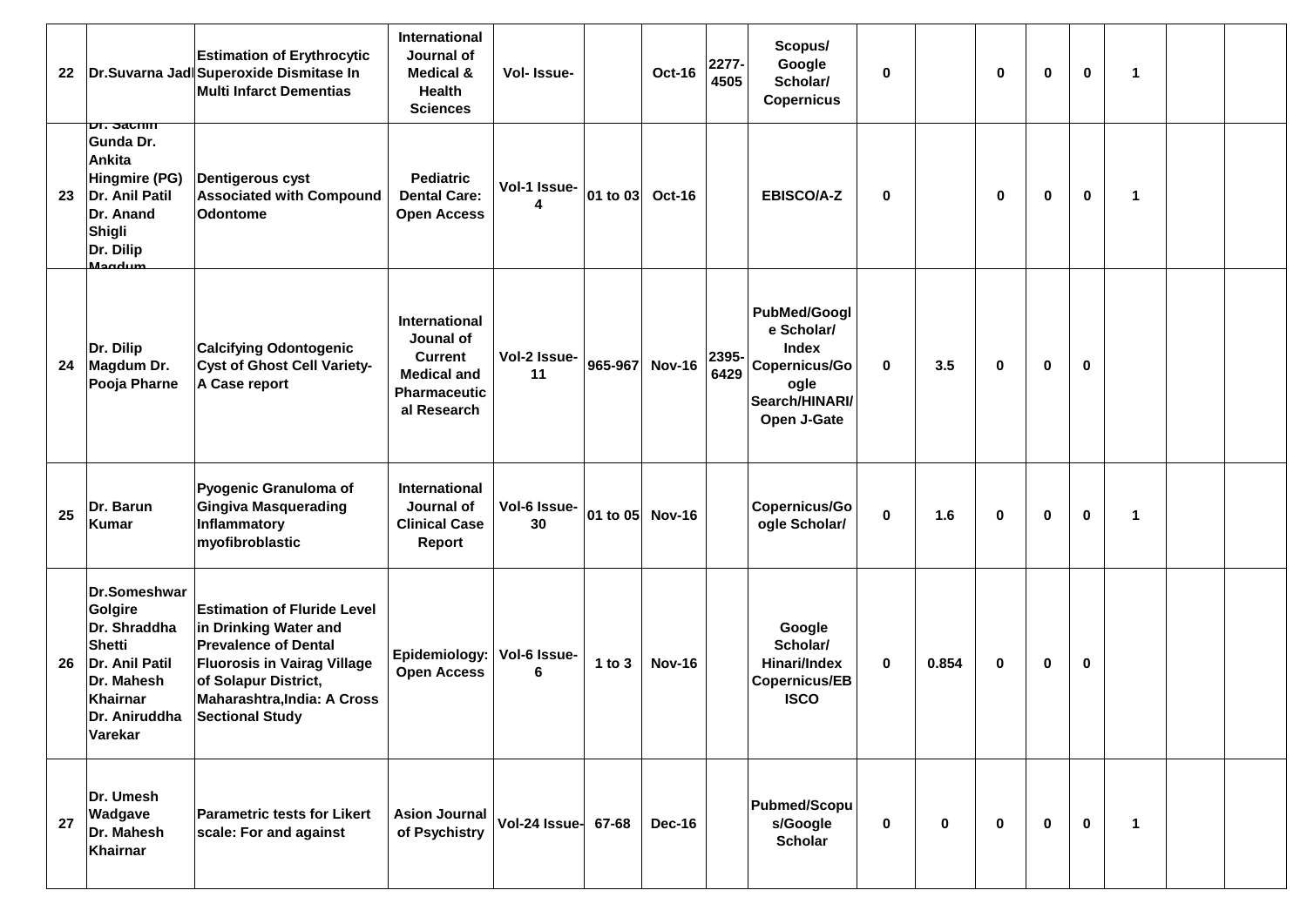| 28 | Dr.Suvarna<br>Jadhav<br>Dr. Sudin<br><b>Gaikwad Mrs.</b><br><b>Smita Patil</b>                                                                                 | <b>Effiency of Routine Serum</b><br>laboratory tests in Seizures<br>of Children                                                                                                                                  | <b>Research</b><br>Journal of<br><b>Pharmaceutic</b><br>al Biological &<br><b>Chemical</b><br><b>Scineces</b> | Vol-7 Issue-<br>6                                  | 0985-<br><b>Dec-16</b><br>8585 | Scopus/<br>Google<br>Scholar/<br>Copernicus/Op<br>en J gate | $\bf{0}$     | 0.35        | $\bf{0}$    | $\bf{0}$    | $\mathbf 0$ | $\mathbf{1}$   |  |
|----|----------------------------------------------------------------------------------------------------------------------------------------------------------------|------------------------------------------------------------------------------------------------------------------------------------------------------------------------------------------------------------------|---------------------------------------------------------------------------------------------------------------|----------------------------------------------------|--------------------------------|-------------------------------------------------------------|--------------|-------------|-------------|-------------|-------------|----------------|--|
| 29 | Mrs. Smita<br><b>Patil</b><br>Dr.Suvarna<br>Jadhav<br>Dr. Ulhas Mali<br>Mr. Sudhir<br><b>Sase</b>                                                              | <b>Dynamic lung function test</b><br>in occupationally exposed<br>petrol pump work of<br>western maharashtra                                                                                                     | <b>International</b><br>Journal of<br><b>Pharmaceutic</b><br>al Sciences<br>review &<br>Research              | Vol-41 Issue-<br>34-37<br>$\overline{2}$           | <b>Dec-16</b>                  | Scopus/<br>Google<br>Scholar/<br><b>Copernicus</b>          | $\mathbf 0$  | 0.65        | $\mathbf 0$ | $\bf{0}$    | $\mathbf 0$ | $\mathbf{1}$   |  |
| 30 | Dr. Aniruddha<br>Varekar<br>Dr.Sandeep B.<br><b>Patil</b><br>Dr. Anil Patil<br>Dr.Someshwar<br>Golgire<br><b>Dr.Pranav Patil</b><br>Dr. Dilip<br><b>Magdum</b> | Juvenile aggressive<br>fibromatosis of the oral<br>cavity treated<br>conservarively; A Case<br>report.                                                                                                           | <b>Current</b><br><b>Pediatric</b><br><b>Research</b>                                                         | Vol-20 Issue-<br>301-303<br>1/2                    | <b>Dec-16</b>                  | Scopus/<br><b>EBISCO</b>                                    | $\mathbf{0}$ | 1.37        | $\mathbf 0$ | $\mathbf 0$ | $\mathbf 0$ | $\overline{1}$ |  |
| 31 | Dr. Barun<br><b>Kumar</b>                                                                                                                                      | <b>Comparative Evaluation of</b><br>Immediate Post-Operative<br>Sequelae after Surgical<br><b>Removal of Impacted</b><br><b>Mandibular Third Molar with</b><br>or without Tube Drain-Split<br><b>Mouth Study</b> | Journal of<br><b>Clinical and</b><br><b>Diagnostic</b><br><b>Research</b>                                     | Vol-10 Issue-<br><b>ZC46-</b><br><b>ZC49</b><br>12 | <b>Dec-16</b>                  | <b>Pubmed</b>                                               | 0            | 0.3         | $\bf{0}$    | $\mathbf 0$ | $\bf{0}$    |                |  |
| 32 | Dr.Anil Patil                                                                                                                                                  | <b>Editorial Overview since</b><br><b>Globlal Journal of</b><br><b>Researech and Review's</b><br>Inception: It's Worth to<br><b>Publish</b>                                                                      | <b>Global Journal</b><br>of Research &<br><b>Review</b>                                                       | Vol-3 Issue-<br>$\mathbf 1$                        | Dec-16                         | <b>Google Scholar</b>                                       | $\mathbf 0$  | $\mathbf 0$ |             |             |             | 1              |  |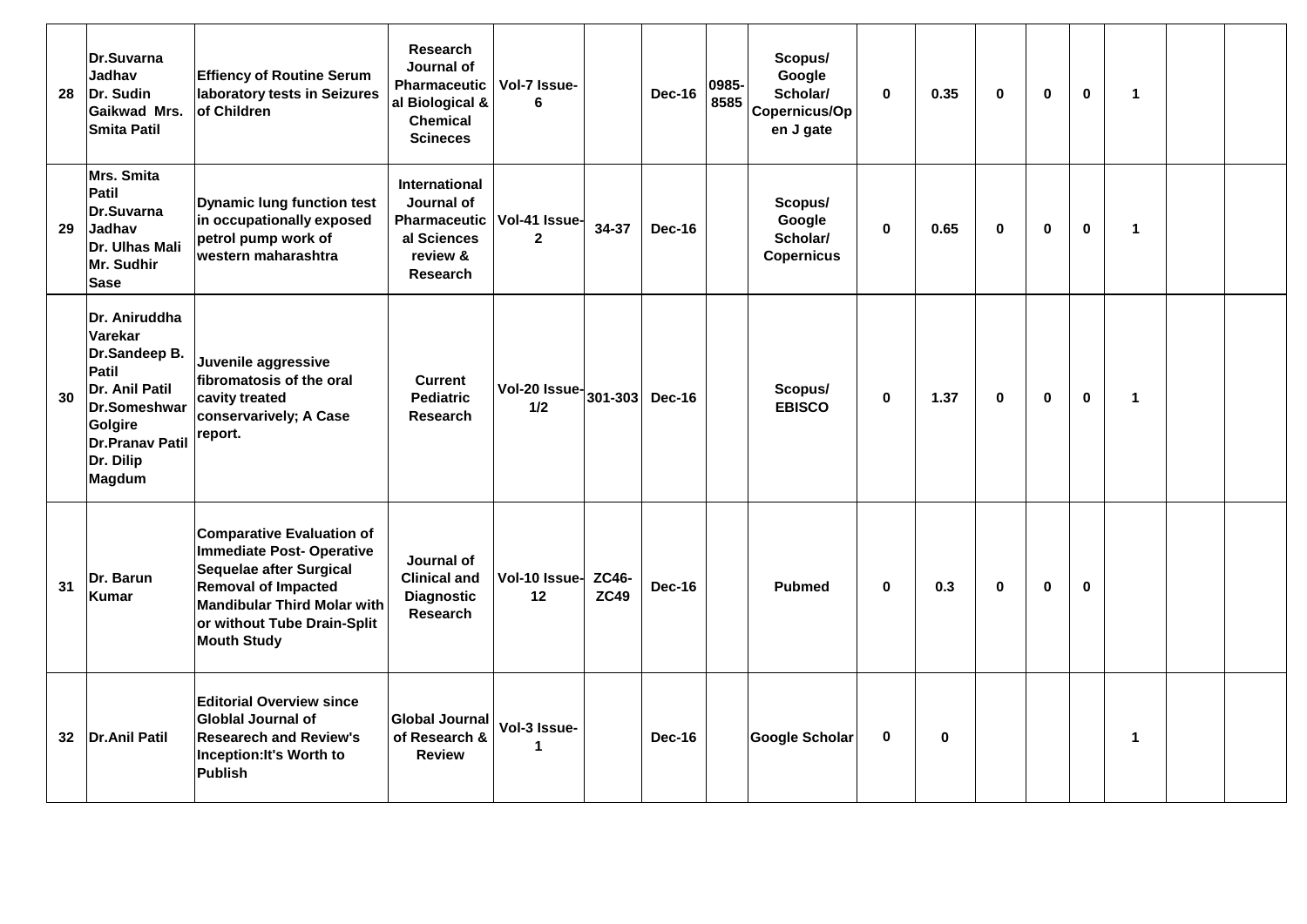| 33 | Dr. Girish<br>Nanjannwar<br>Dr. Sharad<br>Kamat<br>Dr. Rutuja<br>Chopade                                                                        | <b>Esthetic Correction of</b><br><b>Rotated Maxillary Central</b><br><b>Insior by Conservative</b><br>Approach     | <b>World Journal</b><br>of Dentistry                                                                             | Vol-7 Issue-<br>4                                 |                  | 217-220 Dec-16      | 1001<br>$5-$<br>1400 | <b>Google Scholar</b>                                  |             |             |              |              | 1            |              |              |
|----|-------------------------------------------------------------------------------------------------------------------------------------------------|--------------------------------------------------------------------------------------------------------------------|------------------------------------------------------------------------------------------------------------------|---------------------------------------------------|------------------|---------------------|----------------------|--------------------------------------------------------|-------------|-------------|--------------|--------------|--------------|--------------|--------------|
| 34 | <b>Dr Mahesh</b><br><b>Khairnar</b>                                                                                                             | Assessment of efficacy of<br>ultraviolet chamber in<br>disinfecting dental<br><b>instruments</b>                   | <b>Asian Journal</b><br>of<br><b>Pharmaceutic</b><br>al and Health<br><b>Services</b>                            | Vol-6 Issue-<br>4                                 | 586-158          | Oct-Dec 2321-<br>16 | 3965                 | <b>Index</b><br>$\bf{0}$<br><b>Copernicus</b>          | $\mathbf 0$ | $\bf{0}$    | $\mathbf{0}$ | $\mathbf 0$  | $\mathbf{1}$ | $\bf{0}$     | <sup>0</sup> |
| 35 | Dr.<br>Channaveer<br><b>Pattanshetti</b><br>Dr. Banashree<br><b>Pattanshetti</b><br>Dr. Vivek<br>Gurjar<br>Dr. Amol<br>Karagir<br>Dr. Aniruddha | <b>Unicystic Amelobalstoma</b><br><b>With Mural Proliferation: A</b><br><b>Successful Conservative</b><br>Approach | <b>International</b><br>Journal of<br><b>Current</b><br><b>Medical And</b><br><b>Pharmaceutic</b><br>al Research | Vol-03 Issue-<br>01                               | $1241 -$<br>1244 | <b>Jan-17</b>       | 6429                 | 2395-Google Scholar<br>$\bf{0}$<br>/Pubmed             | 0.543       | $\bf{0}$    | 0            | $\mathbf{0}$ | $\mathbf{1}$ | $\mathbf{0}$ | 0            |
| 36 | Dr. Anil Patil<br>Dr. Anand<br>Shigli<br>Dr. Shubhani<br>Mehta (PG)<br>Dr. Nikhil<br>Zaparde (PG)                                               | Natal Tooth-An Overview<br>and A case Report                                                                       | Dentistry an<br>open access<br>Journal                                                                           | Vol-07 Issue-<br>01                               | 1 to $5$         | <b>Jan-17</b>       | $2161 -$<br>1122     | <b>Google Scholar</b><br>$\mathbf 0$                   | 0           | $\bf{0}$    | 0            | $\mathbf 0$  | $\mathbf{1}$ | 0            | ŋ            |
| 37 | Miss. Smita<br>Patil<br>Dr. Suvarna<br>Jadhav<br>Dr. Aniruddha<br>Varekar                                                                       | <b>Study of Electrolyte</b><br><b>Concentration In Petrol</b><br><b>Pump workers of Western</b><br>Maharashtra     | <b>World Journal</b><br><b>of</b><br><b>Pharmaceutic</b><br>al Research                                          | Vol-06 Issue $\vert$ 571-578 $\vert$ Jan-17<br>02 |                  |                     | 2277-<br>7105        | Google<br>Sholar/Coperni<br>$\mathbf 0$<br>cus/ J Gate | 7.523       | $\mathbf 0$ | $\mathbf 0$  | $\mathbf 0$  | 1            | $\mathbf 0$  | ŋ            |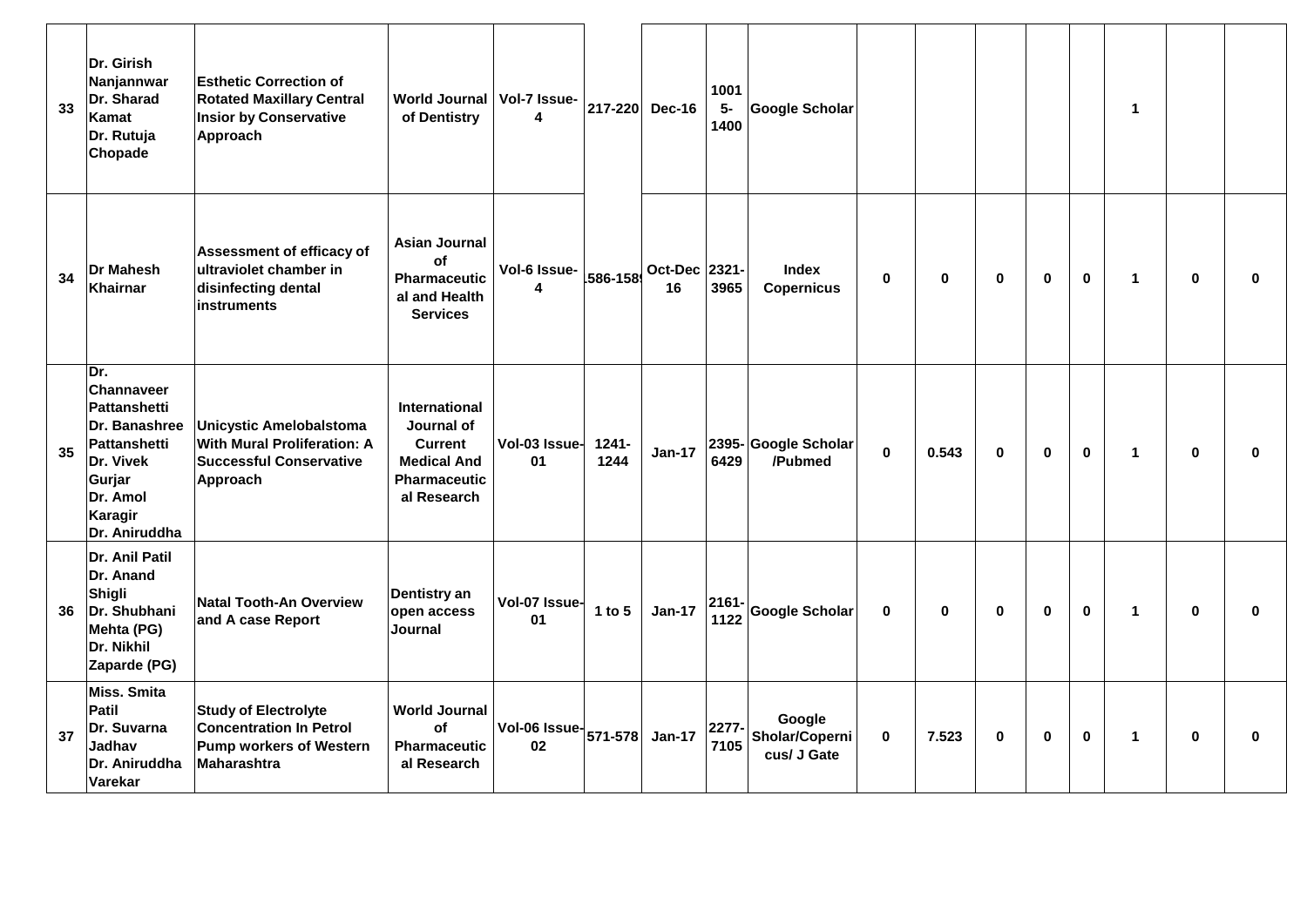| 38 | Dr. Sanjay<br>Bayakodi                                                                                                                                                | <b>Systemic Assesment of</b><br><b>Patients Undergoing Dental</b><br><b>Implant Surgeries: A Trans</b><br>and Post operative Analysis                             | Nigerian<br>Journal of<br><b>Surgery</b>                                                                         | Vol-01 Issue-<br>23                    | 1 to $5$      | <b>Jan-17</b>  | 1117-<br>6806 | Google<br>Scholar/<br><b>Pubmed</b>                           | $\bf{0}$    | $\bf{0}$ | $\mathbf 0$ | $\mathbf 0$ | $\bf{0}$    | $\bf{0}$     | 0           | 0 |
|----|-----------------------------------------------------------------------------------------------------------------------------------------------------------------------|-------------------------------------------------------------------------------------------------------------------------------------------------------------------|------------------------------------------------------------------------------------------------------------------|----------------------------------------|---------------|----------------|---------------|---------------------------------------------------------------|-------------|----------|-------------|-------------|-------------|--------------|-------------|---|
| 39 |                                                                                                                                                                       | <b>Study of Total Cholesterol,</b><br>Triacylglycerols, High-<br>Miss. Smita Pati Density Lipoprotein<br><b>Cholesterol In Type 2</b><br><b>Diabetes Mellitus</b> | <b>Asion Journal</b><br><b>of</b><br><b>Pharmaceutic</b><br>al and Clinical<br>Research                          | Vol-10 Issue- $ 116-118 $ Feb-17<br>02 |               |                | 3891          | Google<br>2455-Sholar/Scopus/<br>Copernicus/ J<br>Gate/EBISCO | $\mathbf 0$ | 0.49     | $\bf{0}$    | $\mathbf 0$ | $\mathbf 0$ | $\mathbf{1}$ | $\mathbf 0$ |   |
| 40 | Dr. Dilip<br>Magdum Dr.<br>Aniruddha<br>Varekar<br>Dr. Someshwar<br>Golgire                                                                                           | Microial Flora On White<br>Coat                                                                                                                                   | <b>International</b><br>Journal of<br><b>Current</b><br><b>Medical And</b><br><b>Pharmaceutic</b><br>al Research | Vol-3 Issue-<br>02                     | 1300-<br>1303 | <b>Feb-17</b>  | 2395-<br>6429 | Google<br>Scholar/<br><b>Pubmed/Coper</b><br>nicus            | $\mathbf 0$ | 0.543    | $\mathbf 0$ | $\mathbf 0$ | $\mathbf 0$ | $\mathbf 0$  | 0           |   |
| 41 | Dr. Tejashree<br><b>Girme (PG)</b><br>Dr. Jiwanasha<br>Agarwal<br>Dr. Manish<br>Agarwal<br>Dr. Sangmesh<br>Fulari<br>Dr. Vishwal<br>Dr.<br>Kagi<br>Shraddha<br>Shetti | <b>Effect Of Temperature</b><br>Variation on Orthodontic<br>Composite: An In Vitro<br>Study                                                                       | International<br>Journal of<br><b>Scientific</b><br><b>Study</b>                                                 | Vol-4 Issue-<br>12                     |               | 146-150 Mar-17 | 2321-<br>6379 | Google Scholar                                                | $\mathbf 0$ | 0        | $\mathbf 0$ | 0           | $\mathbf 0$ | $\mathbf 0$  | 0           | 0 |
| 42 | Dr. Tohid<br>Mujawar (PG)<br>Dr. Manish<br><b>Agarwal</b><br>Dr. Lalita<br>Nanjannwar<br>Dr. Sangmesh<br>Fulari<br>Dr. Vishwal<br>Kagi<br>Dr.<br>Shraddha<br>Shetti   | <b>Evaluation And Comparison</b><br>of Colour Stability of Recent<br><b>Esthetic Archwires: An In</b><br><b>Vitro Study Under</b><br>Spectrophotometer            | International<br>Journal of<br><b>Scientific</b><br><b>Study</b>                                                 | Vol-4 Issue-<br>12                     |               | 151-154 Mar-17 | 2321-<br>6379 | Google Scholar                                                | $\mathbf 0$ | 0        | $\mathbf 0$ | 0           | $\mathbf 0$ | $\mathbf 0$  | 0           | 0 |